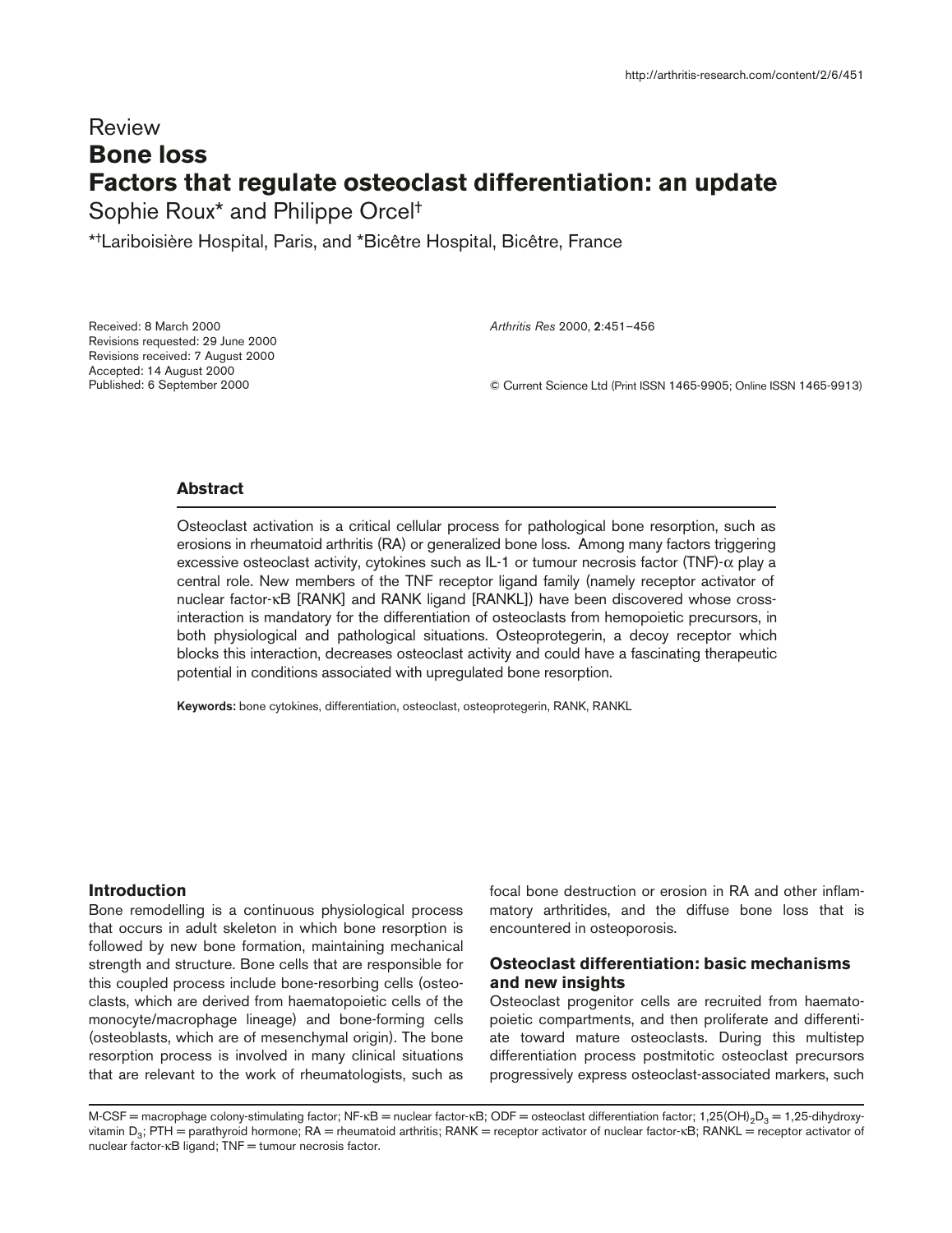as calcitonin receptor and tartrate-resistant acid phosphatase, as they lose some of their macrophage characteristics. Then, mononuclear preosteoclasts fuse together to form multinucleated giant cells. Terminal osteoclast differentiation eventually leads to active bone-resorbing cells [1].

## **Role of osteoblast/stromal cells in osteoclast differentiation**

Biological models of *in vitro* osteoclast differentiation have been developed that have facilitated detailed study of many of the factors involved in the regulation of this process. The most commonly studied models are cultures of mouse bone marrow or cocultures of haematopoietic cells with bone-derived stromal cells, which give rise to large numbers of bone-resorbing osteoclasts [2]. Studies based on these models have found that mesenchymally derived stromal cells play a critical role in supporting and stimulating osteoclast differentiation, a process that probably necessitates cell–cell contact between osteoclast precursors and stromal cells [3,4]. In some human models, however, a cellular interaction between osteoclast precursors and stromal cells is not always required [5–7].

# **Local and hormonal factors that are involved in osteoclast differentiation**

Bone resorption is closely controlled *in vivo* by cellular and hormonal factors, which affect not only osteoclast activity, but also osteoclast formation. Parathyroid hormone (PTH) and 1,25-dihydroxyvitamin  $D_3$  [1,25(OH)<sub>2</sub>D<sub>3</sub>] increase bone resorption, primarily via an indirect mechanism that is mediated by osteoblasts [2]. Oestrogens have a negative impact on osteoclast differentiation, and oestrogen deficiency leads to increased osteoclast differentiation and activation [8]. The cytokines IL-1, IL-6 and TNF- $\alpha$ are known to increase bone resorption by stimulating both osteoclast activity and differentiation. This effect involves, at least in part, prostaglandin production [9,10]. The major role of macrophage colony-stimulating factor (M-CSF) has been pointed out in M-CSF-deficient (*op*/*op*) mice, which develop an osteopetrosis that is characterized by the absence of osteoclasts [11]. Studies using murine cocultures [12] have shown that M-CSF acts both on proliferation and on differentiation of precursor cells. Local injections of M-CSF in rat metaphyseal bone also increase *in situ* osteoclast differentiation and bone resorption [13]. Other cytokines stimulate bone resorption at least partly by increasing osteoclast differentiation, such as leukaemia inhibiting factor and IL-11 [14,15]. Conversely, some cytokines such as IL-4 or IFN-γ have been shown to inhibit osteoclast differentiation *in vitro* [16]. The role of transforming growth factor-β is more complex; it decreases osteoclast precursor proliferation and bone resorption activity [17,18], but it also increases the expression of two osteoclastic markers – vitronectin receptor and calcitonin receptor [19,20]. Most of the cytokines that regulate osteoclast differentiation are produced in the bone

microenvironment, mainly by osteoblast/stromal cells, further emphasizing the key role of these cells in osteoclast differentiation.

# **A new interactive system in osteoclast bone resorption**

The recent discovery of new members of the TNF receptor ligand family has pointed out the crucial role of RANK and RANKL in osteoclast differentiation and activation [21•, 22•] (Fig. 1).

## **RANKL, also called osteoclast differentiation factor (ODF), TNF-related induced cytokine (TRANCE), or osteoprotegerin ligand (OPGL)**

Because osteoblast–stromal cell interactions with osteoclast precursors are required for subsequent osteoclast differentiation, an ODF expressed by these cells and recognized by osteoclast precursors was suspected. Such a factor was identified as RANKL [23",24"]. RANKL is a membrane-bound TNF-related factor that is expressed by osteoblast/stromal cells. That the presence of RANKL is vital in osteoclast differentiation is now well established, and its soluble recombinant form has been tested in a number of *in vitro* and *in vivo* studies. In *in vitro* murine or human osteoclast differentiation models, soluble RANKL enables osteoclast precursors to differentiate in the presence of M-CSF, even in the absence of osteoblast/stromal cells [25••,26]. Bone resorption activity is increased, as well as the osteoclast survival [23••,26]. Mice that are defective for RANKL develop a form of osteopetrosis. They are characterized by the absence of osteoclasts, although osteoclast progenitors are present and are able to differentiate into bone-resorbing osteoclasts in the presence of normal osteoblast/stromal cells [27••].

In addition, the soluble form of RANKL has been shown to be produced by human fibroblasts transfected with an expression vector for RANKL and by *in vitro* activated murine T cells [23••,28]. However, it is not clear whether this soluble form plays a role *in vivo* in normal bone homeostasis or in pathological processes that are characterized by increased bone resorption.

#### **RANK**

Osteoclast precursors express RANK, a membrane-bound TNF receptor that recognizes RANKL through a direct cell–cell interaction with osteoblast/stromal cells [29••]. Recent studies [29••,30] demonstrated that this receptor is essential for the transduction of signals that lead to osteoclast differentiation. An overexpression of soluble RANK results in osteopetrosis, with a decreased number of osteoclasts [30]. Conversely, mice that are deficient for RANK develop a severe osteopetrosis that is characterized by the absence of osteoclasts. In addition, osteoclast precursors in these mice are unable to differentiate to osteoclasts *in vitro*, in the presence of RANKL and M-CSF [31].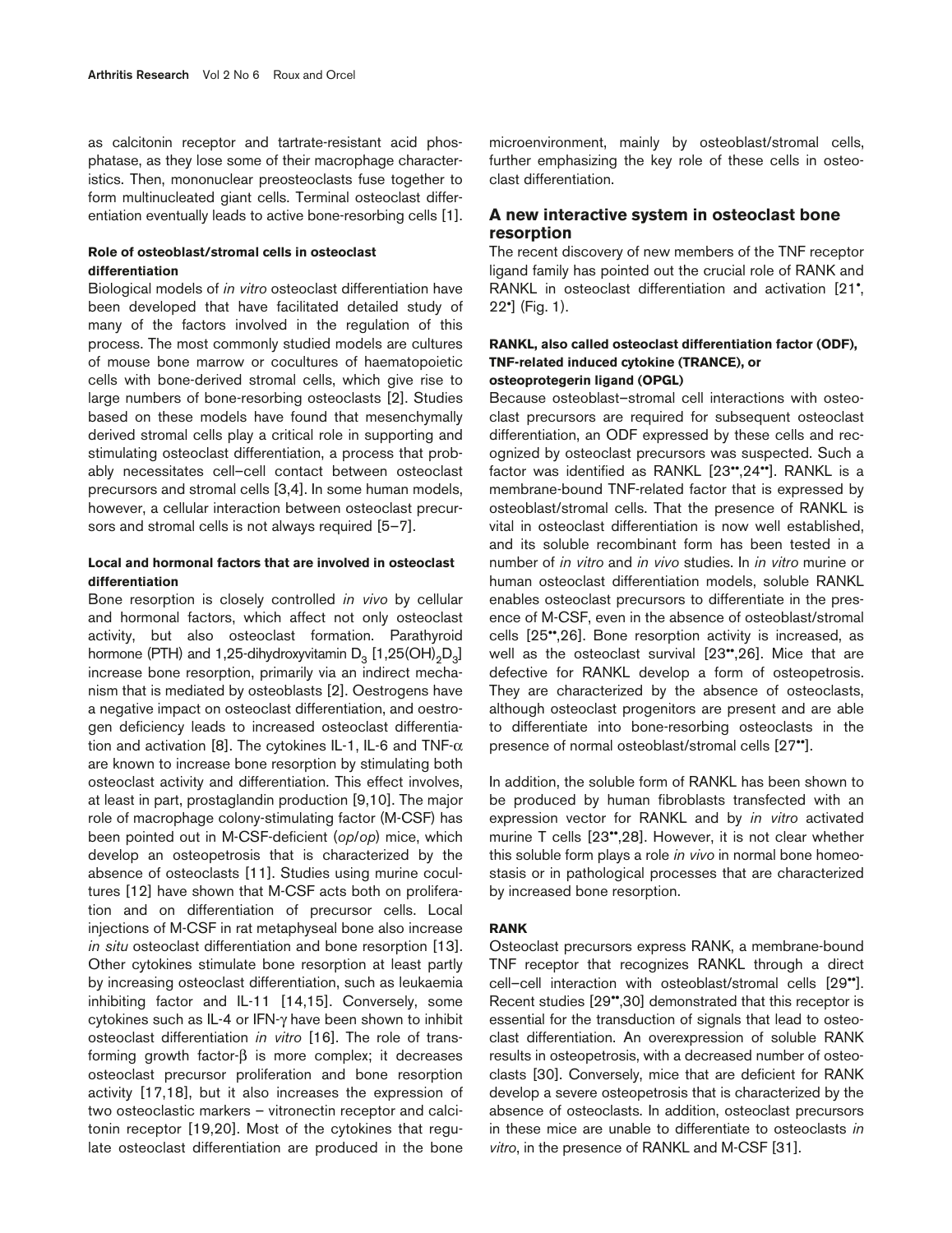

New members of the TNF receptor ligand family: role of RANKL (ODF, TRANCE, OPGL) and its receptor RANK in osteoclast differentiation. RANKL, a membrane-bound TNF-related factor, is expressed by osteoblast/stromal cells and is upregulated by osteotropic factors such as  $1,25(OH), D<sub>3</sub>$ , PTH, IL-6 or IL-11. Osteoclast (OC) precursors express RANK, a membrane-bound TNF receptor, that recognizes RANKL through cell–cell interaction with osteoblast/stromal cells. This interaction enables osteoclast precursors to differentiate in the presence of M-CSF. Osteoprotegerin (OPG) is a member of the TNF receptor family that lacks a transmembrane domain and represents a secreted TNF receptor. OPG recognizes RANKL, and this decoy receptor blocks the interaction between RANK and RANKL, leading to inhibition of osteoclast differentiation and activation.

### **Osteoprotegerin**

Osteoprotegerin is a member of the TNF receptor family that lacks a transmembrane domain and represents a secreted receptor. Osteoprotegerin recognizes RANKL, and this decoy receptor blocks the interaction between RANK and RANKL, leading to an inhibition of osteoclast differentiation and activation [32••,33••]. Overexpression of osteoprotegerin in transgenic mice results in a form of osteopetrosis that is characterized by a defect in osteoclast differentiation [32••]. By contrast, osteoprotegerindeficient mice develop severe osteoporosis because of increased osteoclast differentiation and function [34••]. *In vitro* studies have demonstrated the strong inhibitory action of osteoprotegerin on osteoclast differentiation, as well as on the bone-resorbing activity of osteoclasts [32••,33••].

## **Role of RANK/RANKL and osteoprotegerin in osteoclast differentiation**

## **RANKL/osteoprotegerin balance, signal transduction and osteoclast differentiation**

Recent data suggest that M-CSF and RANKL are two major factors involved in osteoclast differentiation. M-CSF is required for both proliferation and differentiation, and RANKL (which is not a growth factor) is required for differentiation into mature osteoclasts and for osteoclast activity [26]. In bone tissue, osteoprotegerin and RANKL are

expressed by osteoblast/stromal cells, and the ratio of these products may modulate the ability of these cells to stimulate osteoclast differentiation/activity, as well as the rate of bone resorption [21•].

In addition, it has been shown [26] that the interaction between RANKL and RANK results in a transduction signal in preosteoclasts and in mature osteoclasts that may activate nuclear factor-κ (NF-κB). The role of NF-κB in the osteoclast differentiation has been previously demonstrated in mice with a double knockout for the p50 and p52 NF-κB subunits, in which a defect of osteoclast differentiation leads to an osteopetrosis [35,36]. Other intracellular events are activated by transduction signals, such as c-*jun* terminal kinase, and TNF receptor-associated factors, which regulate activation of NF-κB and/or c-*jun* terminal kinase [21•].

#### **RANK/RANKL, immune cells and osteoclast differentiation**

RANK and RANKL have been shown to be expressed in dendritic cells and T lymphocytes, respectively, in which they appear to be important regulators of the interactions between these cells [37,38]. These data suggest that, apart from osteoclast differentiation and activation, RANK and RANKL are involved in the immune system as suggested by the mice knockout models. RANKL-deficient mice lack lymph nodes and exhibit defects in differentiation of T and B lymphocytes [27••], and RANK-deficient mice exhibit a marked deficiency in B cells in the spleen and lack lymph nodes [31].

#### **Regulation of RANKL and osteoprotegerin expression**

Recent studies have demonstrated that osteotropic factors and hormones such as PTH,  $1,25(OH)_{2}D_{3}$ , IL-11, IL-1β, TNF- $\alpha$  or prostaglandin E<sub>2</sub> upregulate RANKL expression in osteoblast/stromal cells (Fig. 1). In addition, osteoprotegerin expression is downregulated by prostaglandin  $E_2$ , and is upregulated by oestrogens [21°]. RANK expression has not yet been extensively studied.

#### **An integrated view and clinical implications**

An emerging concept is that cytokines and hormonal factors that are involved in bone resorption may act by a common final pathway involving RANKL and RANK [21•]. In accordance with this concept, a recent *in vivo* study [39••] has shown that a recombinant chimaeric Fc fusion form of osteoprotegerin inhibited hypercalcaemia and bone resorption induced by IL-1β, TNF- $\alpha$ , PTH and 1,25(OH)<sub>2</sub>D<sub>3</sub> in mice. This convergence theory is probably not exclusive because recent studies [40,41] have suggested that the effects of TNF- $\alpha$  or IL-6 may involve different effectors.

#### **Therapeutic perspectives**

The concept presented above will probably lead to new therapeutic approaches in several diseases that are characterized by excessive bone resorption. Thus, osteoprote-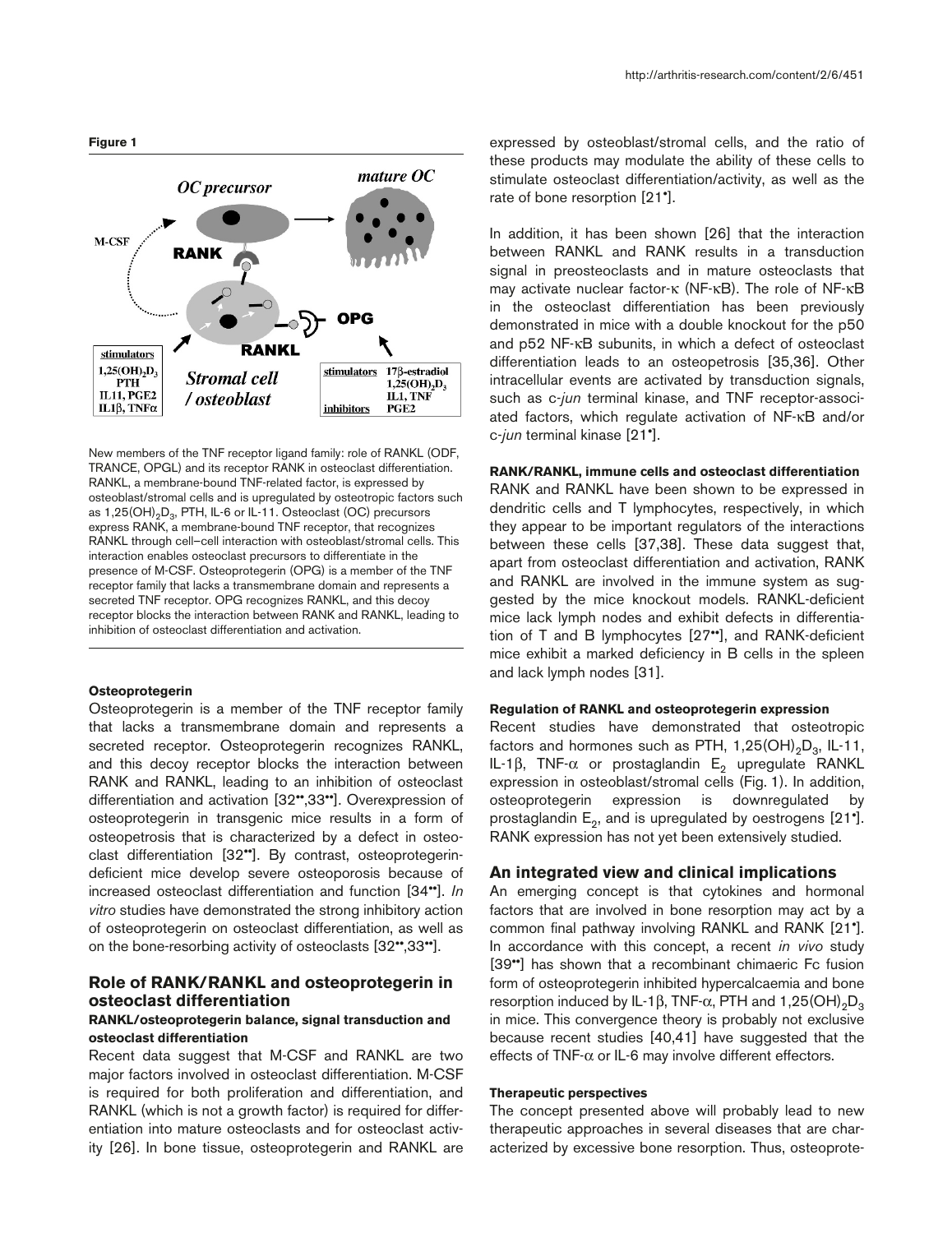gerin (a specific inhibitor of RANKL) or an analogue may be used to block the excess of bone resorption in pathological conditions such as hyper-resorption of malignancy, in which this pathway seems to be primarily involved [42<sup>••</sup>], or in osteoporosis, in which oestrogen deficiency could lead to decreased production of osteoprotegerin and subsequent increased bone resorption.

## **Bone erosions in rheumatoid arthritis**

Rheumatoid arthritis is another interesting clinical model for the study of the role of RANK/RANKL in bone erosions, and as a therapeutic target for osteoprotegerin. Rheumatoid arthritis is characterized by progressive bone and cartilage destruction as a result of chronic synovitis. Numerous studies have pointed out the role of cytokines such as TNF- $\alpha$  or IL-1 in the joint destruction [43]. Recent studies suggest that RANKL mRNA is highly expressed in synovial tissues from patients with RA, but not in normal synovial tissues. This expression is detected in synovial fibroblasts, as well as in activated T cells derived from RA synovial tissues, suggesting that these cells may contribute to osteoclast formation at the specific sites of bone destruction in RA [44•,45•]. In addition, in rat adjuvantinduced arthritis, RANKL is expressed on the surface of activated T cells isolated from affected rats, and may be secreted in T cell cultures. Activated T cells could therefore directly induce osteoclastogenesis through membrane-bound and soluble RANKL [28]. These data suggest that RANKL may have a major pathophysiological importance in the bone and joint destruction observed in inflammatory arthritides such as RA. Activated T cells, which play a central role in the pathogenesis of RA, may (in addition to stromal cells) contribute to the osteoclastmediated bone resorption via RANKL expression [46••].

## **Conclusion**

Osteoclasts are multinucleated cells that are formed by fusion of osteoclast precursors from haematopoietic origin. These cells are responsible for bone resorption and osteoclast differentiation and represent an evident point of control of bone resorption. Bone resorption is closely regulated *in vivo* by many cellular and hormonal factors, which affect not only osteoclast activity, but also osteoclast formation. The recent discovery of new members of the TNF receptor ligand family (ODF, TNFrelated induced cytokine, osteoprotegerin ligand) have emphasized the crucial role of RANKL, which is expressed by osteoblast/stromal cells, and its receptor RANK, which is expressed by osteoclast cells, in osteoclast differentiation and activation. This system is completed by osteoprotegerin, which is a secreted TNF receptor. Osteoprotegerin recognizes RANKL, and this decoy receptor blocks the interaction between RANK and RANKL. A number of osteotropic factors and hormones may modulate bone resorption via this common final pathway, which may represent a potential therapeutic target in pathologic processes that are characterized by excessive bone resorption.

#### **References**

Articles of particular interest have been highlighted as:

- of special interest<br>• of outstanding interof outstanding interest
- 
- 1. Takahashi N, Udagawa N, Tanaka S, Murakami H, Owan I, Tamura T, Suda T: **Postmitotic osteoclast precursors are mononuclear cells which express macrophage-associated phenotypes.** *Dev Biol* 1994, **163**:212–221.
- 2. Suda T, Takahashi N, Martin TJ: **Modulation of osteoclast differentiation.** *Endocr Rev* 1992, **13**:66–80.
- 3. Takahashi N, Akatsu T, Udagawa N, Sasaki T, Yamaguchi A, Moseley JM, Martin TJ, Suda T: **Osteoblastic cells are involved in osteoclast formation.** *Endocrinology* 1988, **123**:2600–2602.
- 4. Quinn JM, McGee JO, Athanasou NA: **Cellular and hormonal factors influencing monocyte differentiation to osteoclastic bone-resorbing cells.** *Endocrinology* 1994, **134**:2416–2423.
- 5. Kurihara N, Civin C, Roodman GD: **Osteotropic factor responsiveness of highly purified populations of early and late precursors for human multinucleated cells expressing the osteoclast phenotype.** *J Bone Miner Res* 1991, **6**:257–261.
- 6. Matayoshi A, Brown C, DiPersio JF, Haug J, Abu-Amer Y, Liapis H, Kuestner R, Pacifici R: **Human blood-mobilized hematopoietic precursors differentiate into osteoclasts in the absence of stromal cells.** *Proc Natl Acad Sci USA* 1996, **93**:10785–10790.
- 7. Roux S, Quinn J, Pichaud F, Orcel P, Chastre E, Jullienne A, De Vernejoul MC: **Human cord blood monocytes undergo terminal osteoclast differentiation in vitro in the presence of culture medium conditioned by giant cell tumor of bone.** *J Cell Physiol* 1996, **168**: 489–498.
- 8. de Vernejoul MC, Cohen-Solal M, Orcel P: **Bone cytokines.** *Curr Opin Rheumatol* 1993, **5**:332–338.
- 9. Roodman GD: **Interleukin-6: an osteotropic factor?** *J Bone Miner Res* 1992, **7**:475–478.
- 10. Pfeilschifter J, Chenu C, Bird A, Mundy GR, Roodman GD: **Interleukin-1 and tumor necrosis factor stimulate the formation of human osteoclastlike cells in vitro.** *J Bone Miner Res* 1989, **4**:113–118.
- 11. Yoshida H, Hayashi S, Kunisada T, Ogawa M, Nishikawa S, Okamura H, Sudo T, Shultz LD, Nishikawa S: **The murine mutation osteopetrosis is in the coding region of macrophage colony stimulating factor gene.** *Nature* 1990, **345**:442–444.
- 12. Tanaka S, Takahashi N, Udagawa N, Tamura T, Akatsu T, Stanley ER, Kurokawa T, Suda T: **Macrophage colony-stimulating factor is indispensable for both proliferation and differentiation of osteoclast progenitors.** *J Clin Invest* 1993, **91**:257–263.
- 13. Orcel P, Feuga M, Bielakoff J, de Vernejoul MC: **Local bone injections of LPS and M-CSF increase bone resorption by different pathways in vivo in rats.** *Am J Physiol* 1993, **264**:E391–E397.
- 14. Ishimi Y, Abe E, Jin CH, Miyaura C, Hong MH, Oshida M, Kurosawa H, Yamaguchi Y, Tomida M, Hozumi M: **Leukemia inhibitory factor/ differentiation-stimulating factor (LIF/D-Factor): regulation of its production and possible roles in bone metabolism.** *J Cell Physiol* 1992, **152**:71–78.
- 15. Girasole G, Passeri G, Jilka RL, Manolagas SC: **Interleukin-11: a new cytokine critical for osteoclast development.** *J Clin Invest* 1994, **93**:1516–1524.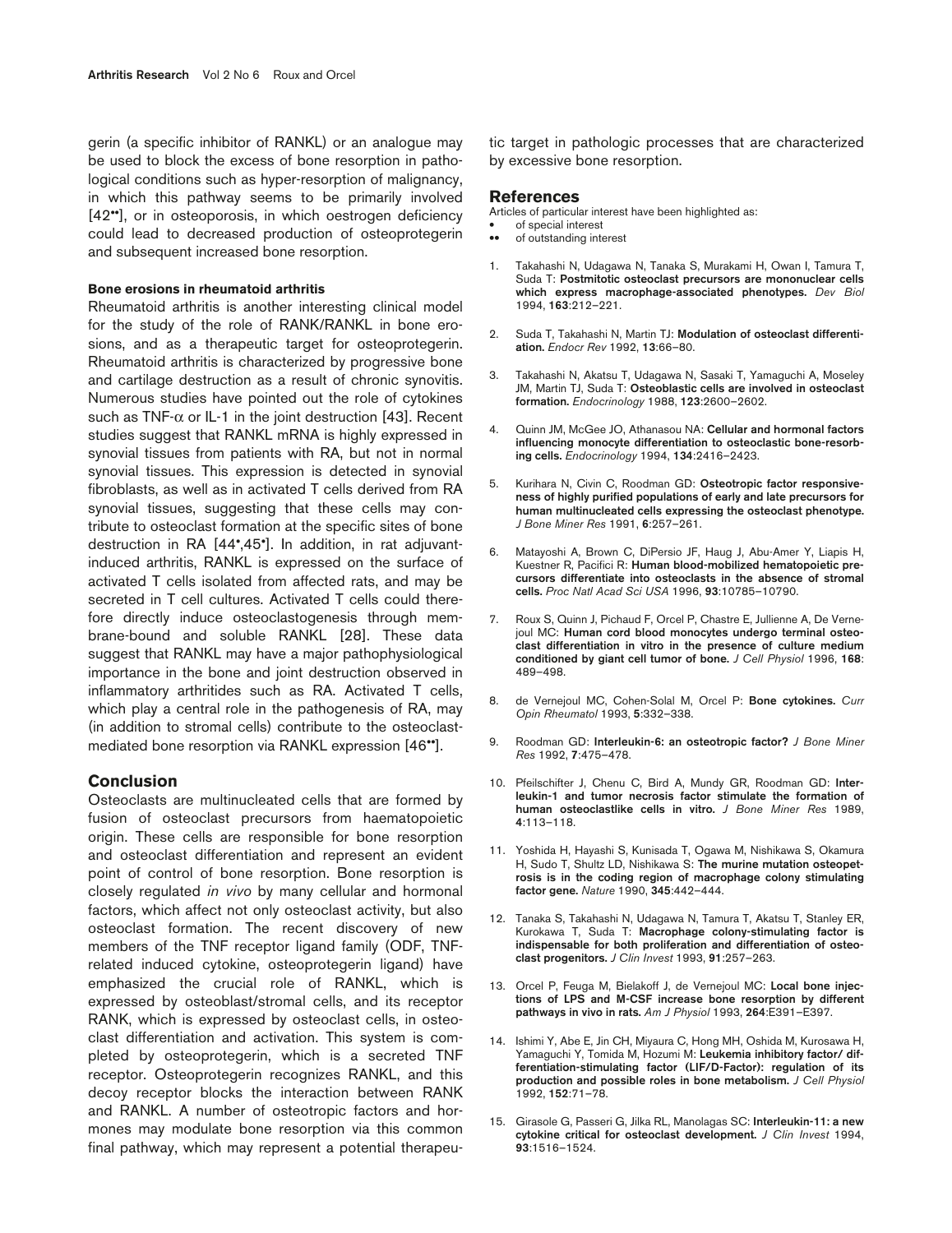- 16. Lacey DL, Erdmann JM, Teitelbaum SL, Tan H, Ohara J, Shioi A: **Interleukin 4, Interferon-**γ **and prostaglandin E impact the osteoclastic cell-forming potential of murine bone marrow macrophages.** *Endocrinology* 1995, **136**:2367–2376.
- 17. Oreffo RO, Bonewald L, Kukita A, Garrett IR, Seyedin SM, Rosen D, Mundy GR: **Inhibitory effects of bone-derived growth factors, osteoinductive factor and transforming growth factor-**β **on isolated osteoclasts.** *Endocrinology* 1990, **126**:3069–3075.
- 18. Chenu C, Pfeilschifter J, Mundy GR, Roodman GD: **Tansforming growth factor** β **inhibits formation of osteoclast-like cells in longterm human marrow cultures.** *Proc Natl Acad Sci USA* 1988, **85**: 5683–5687.
- 19. Mbalaviele G, Orcel P, Bouizar Z, Julienne A, de Vernejoul MC: **Transforming growth factor** β **enhances calcitonin-induced cyclic AMP production and the number of calcitonin receptors in long term cultures of human umbilical cord blood monocytes in the presence of 1,25-dihydroxycholecalciferol.** *J Cell Physiol* 1992, **152**: 486–494.
- 20. Orcel P, Bielakoff J, de Vernejoul MC: **Effect of transforming growth factor** β **on long-term human cord blood monocytes cultures.** *J Cell Physiol* 1990, **142**:293–298.
- 21. Hofbauer LC, Khosla S, Dunstan CR, Lacey DL, Boyle WJ, Riggs BL: • **The roles of osteoprotegerin and osteoprotegerin ligand in the paracrine regulation of bone resorption.** *J Bone Miner Res* 2000, **15**:2–12.

This review concerns RANKL, RANK and osteoprotegerin. Osteoclast differentiation may be determined by the relative ratio of RANKL to osteoprotegerin in the bone marrow microenvironment. These factors mediate the effects of large numbers of upstream hormones and cytokines, suggesting a final common pathway in the regulation of osteoclastogenesis.

22. Suda T, Takahashi N, Udagawa N, Jimi E, Gillespie MT, Martin TJ: • **Modulation of osteoclast differentiation and function by the new members of the tumor necrosis factor receptor and ligand families.** *Endocr Rev* 1999, **20**:345–357.

This review concerns RANKL, RANK and osteoprotegerin – three key molecules that regulate osteoclast recruitment and function.

- 23. Lacey DL, Timms E, Tan HL, Kelley MJ, Dunstan CR, Burgess T, Elliott
- •• R, Colombero A, Elliott G, Scully S, Hsu H, Sullivan J, Hawkins N, Davy E, Capparelli C, Eli A, Qian YX, Kaufman S, Sarosi I, Shalhoub V, Senaldi G, Guo J, Delaney J, Boyle WJ: **Osteoprotegerin ligand is a cytokine that regulates osteoclast differentiation and activation.** *Cell* 1998, **93**:165–176.

The identification and cloning of the ligand of osteoprotegerin from a murine myelomonocytic cell line is discussed. Data are presented that suggest that OPGL is an osteoclast differentiation and activation factor.

- 24. Yasuda H, Shima N, Nakagawa N, Yamaguchi K, Kinosaki M,
- •• Mochizuki S, Tomoyasu A, Yano K, Goto M, Murakami A, Tsuda E, MorinagaT, Higashio K, Udagawa N, Takahashi N, Suda T: **Osteoclast differentiation factor is a ligand for osteoprotegerin/osteoclastogenesis-inhibitory factor and is identical to TRANCE/RANKL.** *Proc Natl Acad Sci USA* 1998, **95**:3597–3602.

This paper describes the identification and cloning of the ligand of osteoprotegerin, ODF, from mouse stromal cell ST2. ODF mediates an essential signal to osteoclast progenitors for their differentiation into osteoclasts.

- 25. Quinn JM, Elliott J, Gillespie MT, Martin TJ: **A combination of osteo-**
- •• **clast differentiation factor and macrophage-colony stimulating factor is sufficient for both human and mouse osteoclast formation in vitro.** *Endocrinology* 1998, **139**:4424–4427.

This study demonstrates that murine and human osteoclast precursors, when cultured in the presence of M-CSF and a soluble form of murine ODF, form bone-resorbing osteoclasts in the absence of osteoblast/stromal cells.

26. Jimi E, Akiyama S, Tsurukai T, Okahashi N, Kobayashi K, Udagawa N, Nishihara T, Takahashi N, Suda T: **Osteoclast differentiation factor acts as a multifunctional regulator in murine osteoclast differentiation and function.** *J Immunol* 1999, **163**:434–442.

- 27. Kong YY, Yoshida H, Sarosi I, Tan HL, Timms E, Capparelli C, Morony
- •• S, Oliveira-dos-Santos AJ, Van G, Itie A, Khoo W, Wakeham A, Dunstan CR, Lacey DL, Mak TW, Boyle WJ, Penninger JM: **OPGL is a key regulator of osteoclastogenesis, lymphocyte development and lymph-node organogenesis.** *Nature* 1999, **397**:315–323.

Osteoprotegerin ligand-deficient mice develop severe osteopetrosis and a defect in tooth eruption, and completely lack osteoclasts as a result of an inability of osteoblasts to support osteoclastogenesis.

- 28. Kong YY, Feige U, Sarosi I, Bolon B, Tafuri A, Morony S, Capparelli C, Li J, Elliott R, McCabe S, Wong T, Campagnuolo G, Moran E, Bogoch ER, Van G, Nguyen LT, Ohashi PS, Lacey DL, Fish E, Boyle WJ, Penninger JM: **Activated T cells regulate bone loss and joint destruction in adjuvant arthritis through osteoprotegerin ligand.** *Nature* 1999, **402**:304–309.
- 29. Nakagawa N, Kinosaki M, Yamaguchi K, Shima N, Yasuda H, Yano K,
- •• Morinaga T, Higashio K: **RANK is the essential signaling receptor for osteoclast differentiation factor in osteoclastogenesis.** *Biochem Biophys Res Commun* 1998, **253**:395–400.

This paper describes the cloning of ODF receptor, RANK, from a mouse macrophage-like osteoclast progenitor cell line.

- 30. Hsu H, Lacey DL, Dunstan CR, Solovyev I, Colombero A, Timms E, Tan HL, Elliott G, Kelley MJ, Sarosi I, Wang L, Xia XZ, Elliott R, Chiu L, Black T, Scully S, Capparelli C, Morony S, Shimamoto G, Bass MB, Boyle WJ: **Tumor necrosis factor receptor family member RANK mediates osteoclast differentiation and activation induced by osteoprotegerin ligand.** *Proc Natl Acad Sci USA* 1999, **96**:3540– 3545.
- 31. Dougall WC, Glaccum M, Charrier K, Rohrbach K, Brasel K, De Smedt T, Daro E, Smith J, Tometsko ME, Maliszewski CR, Armstrong A, Shen V, Bain S, Cosman D, Anderson D, Morrissey PJ, Peschon JJ, Schuh J: **RANK is essential for osteoclast and lymph node development.** *Genes Dev* 1999, **13**:2412–2424.
- 32. Simonet WS, Lacey DL, Dunstan CR, Kelley M, Chang MS, Luthy R, •• NguyenHQ, Wooden S, Bennett L, Boone T, Shimamoto G, DeRose M, Elliott R, Colombero A, Tan HL, Trail G, Sullivan J, Davy E, Bucay N, Renshaw-Gegg L, Hughes TM, Hill D, Pattison W, Campbell P, Boyle WJ: **Osteoprotegerin: a novel secreted protein involved in the regulation of bone density.** *Cell* 1997, **89**:309–319.

This paper describes the identification of osteoprotegerin, a potent inhibitor of bone resorption, from a foetal rat intestine cDNA library. *In vivo*, overexpression of osteoprotegerin in transgenic mice or administration of recombinant osteoprotegerin into normal mice results in a severe osteopetrosis, secondary to a decrease in later stages of osteoclast differentiation.

- 33. Tsuda E, Goto M, Mochizuki S, Yano K, Kobayashi F, Morinaga T,
- •• Higashio K: **Isolation of a novel cytokine from human fibroblasts that specifically inhibits osteoclastogenesis.** *Biochem Biophys Res Commun* 1997, **234**:137–142.

Identification of osteoclastogenesis inhibitory factor from human embryonic lung fibroblasts is described. This factor, which is identical to osteoprotegerin, inhibits osteoclast-like cell formation stimulated through three distinct signalling pathways involving 1 $\alpha$ , 25-dihydroxyvitamin D<sub>3</sub>, PTH or IL-11.

- 34. Bucay N, Sarosi I, Dunstan CR, Morony S, Tarpley J, Capparelli C,
- Scully S, Tan HL, Xu W, Lacey DL, Boyle WJ, Simonet WS: Osteo**protegerin-deficient mice develop early onset osteoporosis and arterial calcification.** *Genes Dev* 1998, **12**:1260–1268.

Osteoprotegerin-deficient mice develop an osteoporosis that is characterized by severe trabecular and cortical bone porosity, marked thinning of the parietal bones of the skull, and a high incidence of fractures. Osteoprotegerin-deficient mice also exhibit medial calcification of the aorta and renal arteries.

- 35. Franzoso G, Carlson L, Xing L, Poljak L, Shores EW, Brown KD, Leonardi A, Tran T, Boyce BF, Siebenlist U: **Requirement for NFkappaB in osteoclast and B-cell development.** *Genes Dev* 1997, **11**:3482–3496.
- 36. Iotsova V, Caamano J, Loy J, Yang Y, Lewin A, Bravo R: **Osteopetrosis in mice lacking NF-kappaB1 and NF-kappaB2.** *Nature Med* 1997, **3**:1285–1289.